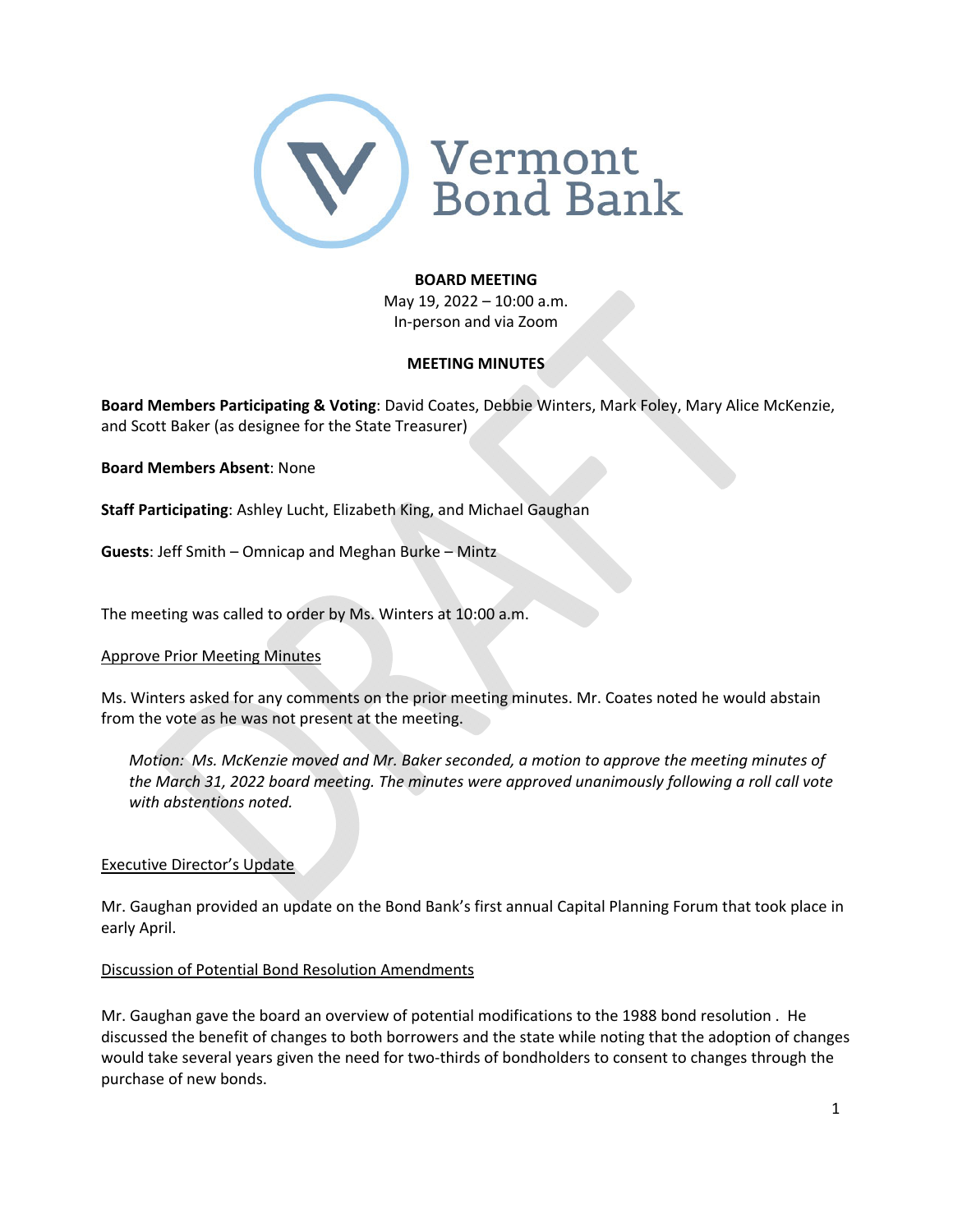He stated the recommended first step would be engaging Moody's to conduct of a private rating assessment of the hypothetical changes.

*Motion: Mr. Coates moved and Mr. Baker seconded, a motion to authorizing the Executive Director to engage Moody's Investor Services for a Rating Assessment Service. The motion was approved unanimously following a roll call vote.*

Ms. Burke and Mr. Smith left the meeting following the vote.

### **SRF Loan Reviews**

Mr. Gaughan reviewed the credit summaries for the below loans. He noted the considerations that went into the cross-border agreement including provisions for dispute resolution, capital planning, and reserves.

*Motion: Ms. McKenzie moved and Mr. Baker seconded, a motion to approve the SRF loans with conditions noted while adding the Village of Derby Line and Town of Whitingham to the watch list. The motion was approved unanimously following a roll call vote.*

| <b>Borrower</b> | Loan $#$    |             | Loan Amount Conditions / Notes         |
|-----------------|-------------|-------------|----------------------------------------|
| Derby Line      | RF1-205-3.0 | \$1,733,750 |                                        |
| Hartford        | RF3-467-3.0 | 895,000     |                                        |
| Proctor         | RF1-241-3.0 | 1,475,000   |                                        |
| Royalton        | RF3-407-3.0 |             | 3,700,000 Final loan approval from DEC |
| Whitingham      | RF1-231-3.0 | 3,915,000   |                                        |
|                 |             | \$7,615,000 |                                        |

#### Quarterly Financial Review

Ms. King described the quarterly budget to actual analysis noting any significant variances. Board members asked questions. The status of the prior year audit was discussed as well as plans for future audits.

# Reallocation of Bond Bank Transaction Cost Subsidy

Mr. Gaughan described the historic use of Bond Bank equity to subsize the costs of issuance for pooled bond offerings and a proposal to reallocate the subsidy to a new small loan program to help communities with increased costs stemming from construction inflation and interest rates. He noted the relative small impact on the final cost of loans through the Bond Bank under the current subsidy structure.

Following a favorable discussion by board members, Mr. Gaughan described the next step in developing the potential program, which would be a request for expression of interest from borrowers. He would then provide board members with a more specific proposal for how the program would work in practice.